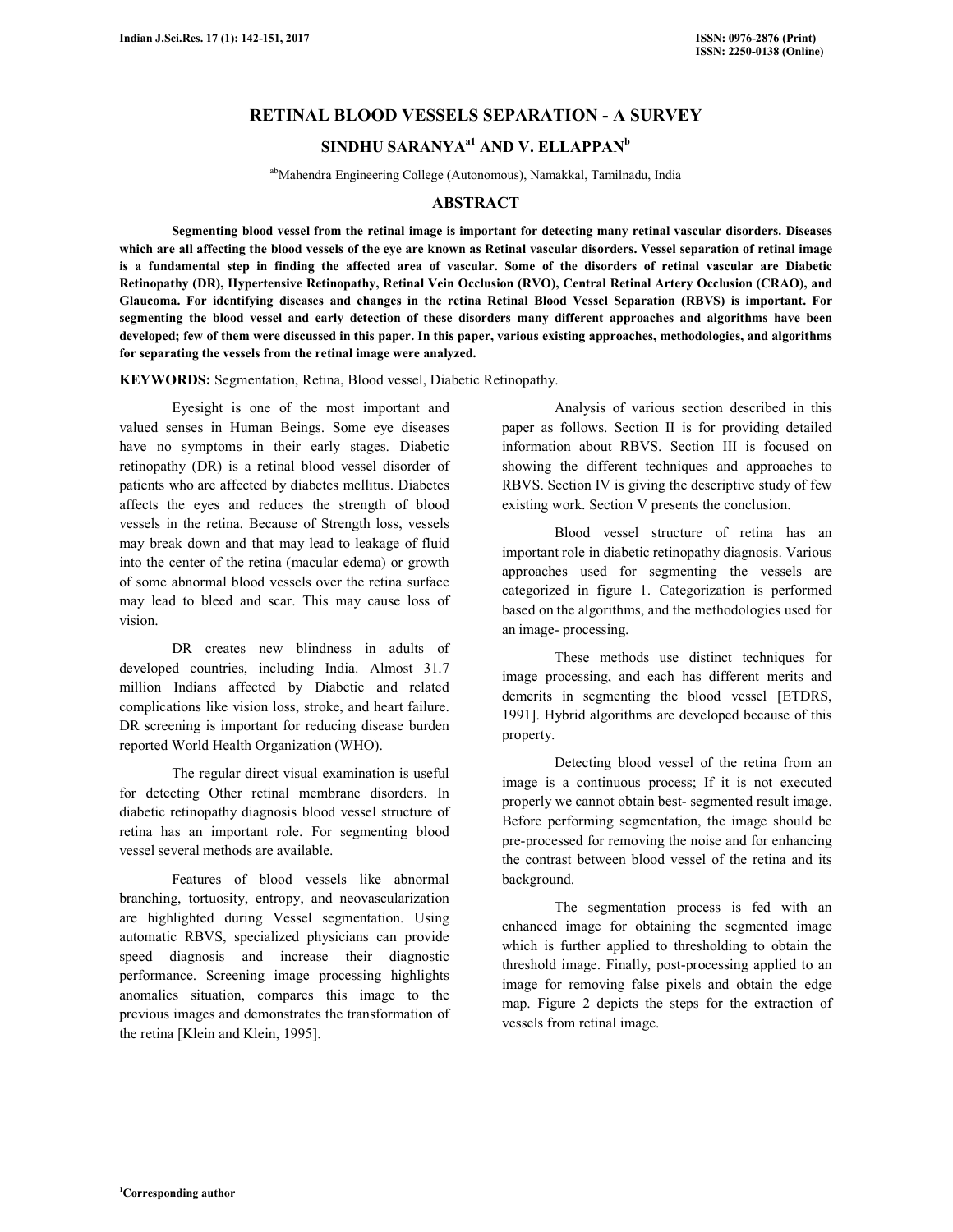

### **VESSEL SEPARATION TECHNIQUES FOR RETINAL IMAGE**

**Figure 1: Classification of vessel separation approaches** 



**Figure 2: Steps for blood vessel separation**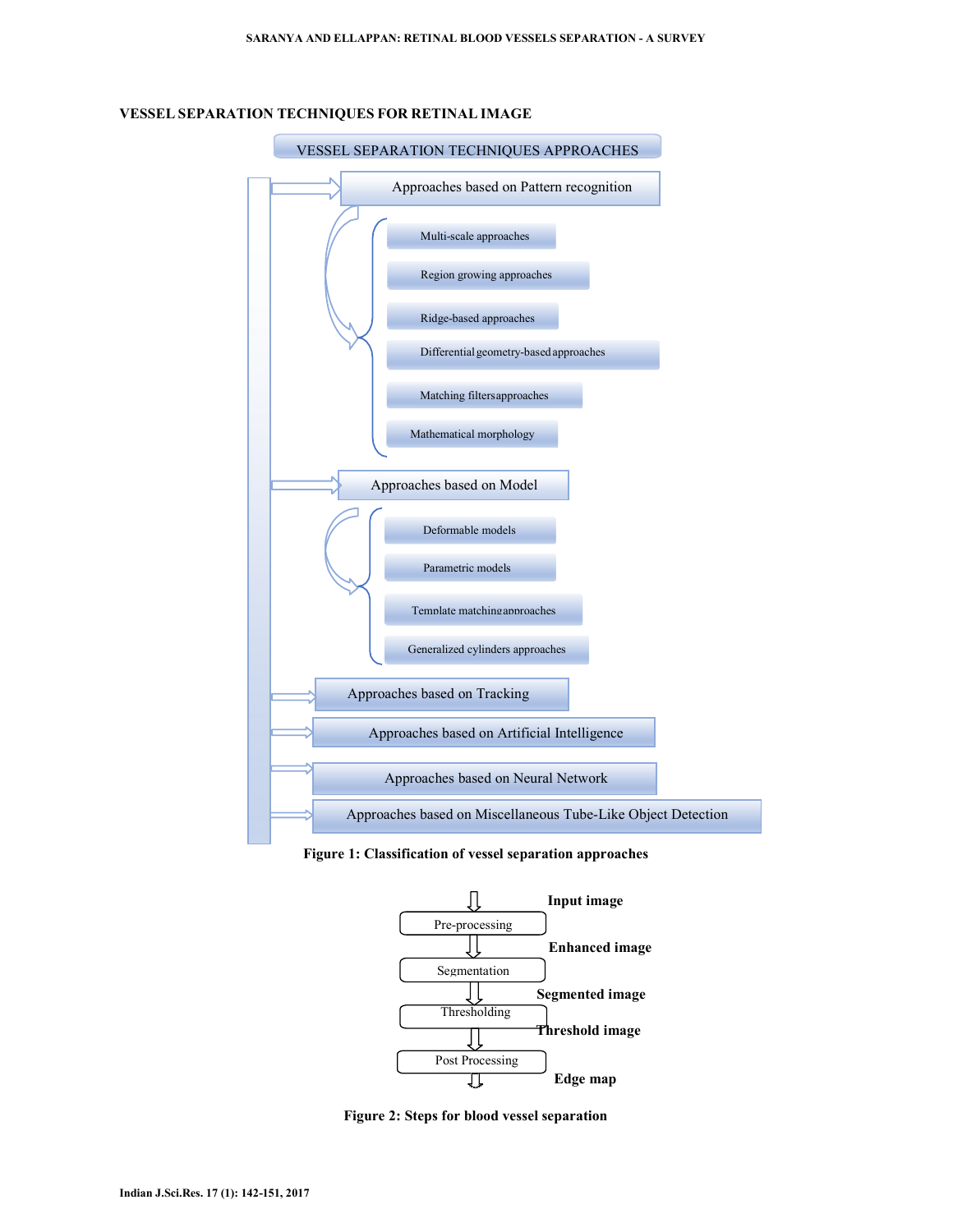# VARIOUS EXISTING TECHNIQUES FOR RETINAL BLOOD VESSEL SEPARATION **L SEPARATION VARIOUS EXISTING TECHNIQUES FOR RETINAL BLOOD VESSE**

# Table 1: Summary of various existing techniques **Table 1: Summary of various existing techniques**

| <b>S.NO</b>     | <b>Author</b> name               | Year   | Image processing technique                                                                                                                                                       | <b>Segmentation Technique</b>   | Performance metric         |
|-----------------|----------------------------------|--------|----------------------------------------------------------------------------------------------------------------------------------------------------------------------------------|---------------------------------|----------------------------|
|                 | Li et. al., 2017                 | 2017   | Local<br>Reinforcement<br>$\overline{\mathrm{m}}$<br>Based<br>Segmentation<br>Descriptions<br>Robust                                                                             | <b>NNS</b>                      | Acc, SN, SP                |
| $\mathbf 2$     | Kaur and Singh, 2016             | 2016   | Fuzzy C-Means and Neutrosophic Approach for Disease<br>Detection and Segmentation                                                                                                | Fuzzy C-Means<br>Neutrosophic & | Acc, SN, SP, PPV           |
| 3               | Binooja and Nisha, 2015          | 2015   | Artery/Vein Classification Using Neural Network                                                                                                                                  | Feed Forward Neural network     | Acc, SN, SP                |
| 4               | Hassanien et. al., 2015          | 2015   | Vessel Localization using FCM, PS, & Bee Colony                                                                                                                                  | ABC & PS                        | Acc, SN, SP                |
| 5               | Akhavan et. al., 2014            | 2014   | Vessel Segmentation using Fuzzy segmentation                                                                                                                                     | Fuzzy C-Means                   | Acc, SN, SP, PPV, PLR      |
| 6               | Fathi and Naghsh-Nilchi,<br>2013 | 2013   | Vessel diameter estimation and Vessel Segmentation using<br>Wavelet-based                                                                                                        | Matched Filtering               | Acc, SN, SP, AUC, PPV      |
| 7               | Radha and Lakshman, 2013         | 2013   | Morphological process and clustering technique for Image<br>analysis                                                                                                             | K-means Clustering              | Not mentioned              |
| $\infty$        | Condurache and Mertins,<br>2012  | 2012   | Paradigm of Hysteresis binary-classification                                                                                                                                     | Supervised method               | Acc, SN, SP                |
| Ó               | Fraz et. al., 2012a              | 2012a  | Morphological bit-plane slicing and Vessel centerline detection                                                                                                                  | Morphological Processing        | Acc, SN, SP, TPR, FPR, PPV |
| $\overline{a}$  | Fraz et. al., 2012b              |        | 2012 b   A survey of Segmentation methodologies in retinal images                                                                                                                | Comparison<br>Method            | Acc, SN, SP, TPR, FPR, PPV |
| $\Box$          | Fraz et. al., 2012c              | 2012 c | Ensemble classifier<br>Decision trees for                                                                                                                                        | Supervised method               | Acc, SN, SP, AUC FDR, PPV  |
| $\overline{12}$ | Dey et. al., 2012                | 2012   | FCM based segmentation                                                                                                                                                           | Fuzzy C-Means                   | Acc, SN, SP                |
| 13              | Marin et. al., 2011              | 2011   | Invariants-Based<br>Moment<br>using<br>Segmentation<br>Supervised<br>Features                                                                                                    | Supervised method               | Acc, SN, SP, AUC, PPV      |
| $\overline{4}$  | Miri and Mahloojifar, 2011       | 2011   | ig multi-structure morphology and<br>Image analysis usir<br>Curvelet transform                                                                                                   | Morphological Processing        | TPR, FPR, Acc              |
| $15 \,$         | You et al., $2011$               | 2011   | ementation using the radial projection<br>Semi-supervised se                                                                                                                     | Supervised method               | Acc, SN, SP                |
| $\overline{6}$  | Yuan et al., 2011                | 2011   | Vessel enhancement using line integrals and optimization                                                                                                                         | Model-Based Methodologies       | AUC                        |
|                 |                                  |        | Acc - accuracy; AUC - area under curve; PPV- positive predictive value; SN - sensitivity; TPR- true positive rate; FPR-false positive rate; PLR- positive likelihood ratio; SP - |                                 |                            |
|                 |                                  |        | specificity                                                                                                                                                                      |                                 |                            |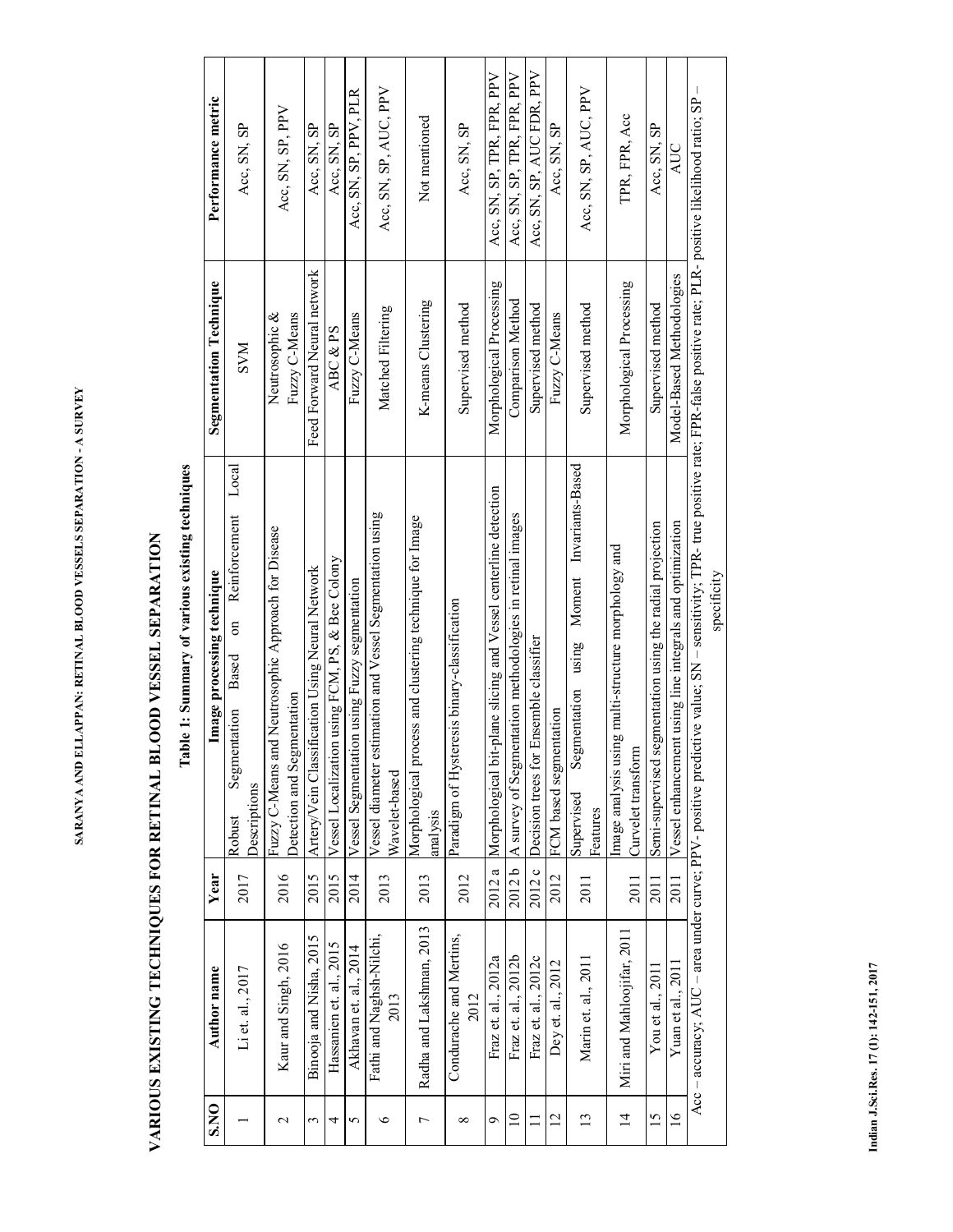### **DESCRIPTIVE STUDY OF FEW EXISTING WORKS**

### **Fuzzy C-Mean And Neutrosophic Approach For Disease Detection And Segmentation**

 Segmentation of retinal veins and Disease detection proposed by Kaur and Singh, 2016. This approach contains three steps for segmenting the blood vessels. That is 1) Image preprocessing 2) Unsupervised approach 3) Image post- processing.



**Diseased Left Retina** 



**Disease detected portion** 



**Diseased right eye** 



**Disease detected portion** 

### **Figure 3: Result of Ishmeet Kaur and Lalit Singh**

Image preprocessing used for enhancing the quality of the image and making further calculation simple. This step includes extraction of the color channel, enhancing the contrast, unsharp masking and calculating magnitude of the image. The result of the preprocessing stage feed as input for an unsupervised approach.

 The unsupervised approach is the clustering process it uses two algorithms, fuzzy c-mean clustering and neutrosophic. This step applied for further differentiation of the image pixels into vessels, nonvessels and indeterminate. Mathematical morphological operations are included in post-processing phase, and the final segmented image is obtained.

### **Table 2: Result of Ishmeet Kaur and Lalit Mann Singh**

|         | Average  |             |             |
|---------|----------|-------------|-------------|
| Dataset | Accuracy | Sensitivity | Specificity |
|         | (Acc)    | (SN)        | (SP)        |
| Drive   | 98.74%   | 98.38%      | 94.78%      |

With the above result, they detected affected portion in the DIARETDB1 dataset with 99.6% of sensitivity. It provides better exactness in vessel segmentation; this may be the powerful tool for diagnosis and useful in early detection of DR

### **ARTERY/VEIN CLASSIFICATION USING NEURAL NETWORK**

Binooja and Nisha, 2015 proposed the automatic Artery/Vein classifications using NN. This vessel classification of retinal images is useful for finding changes in the vascular. The proposed method consists of 1) Graph generation 2) Graph Analysis 3) A/V classification 4) Disease Identification.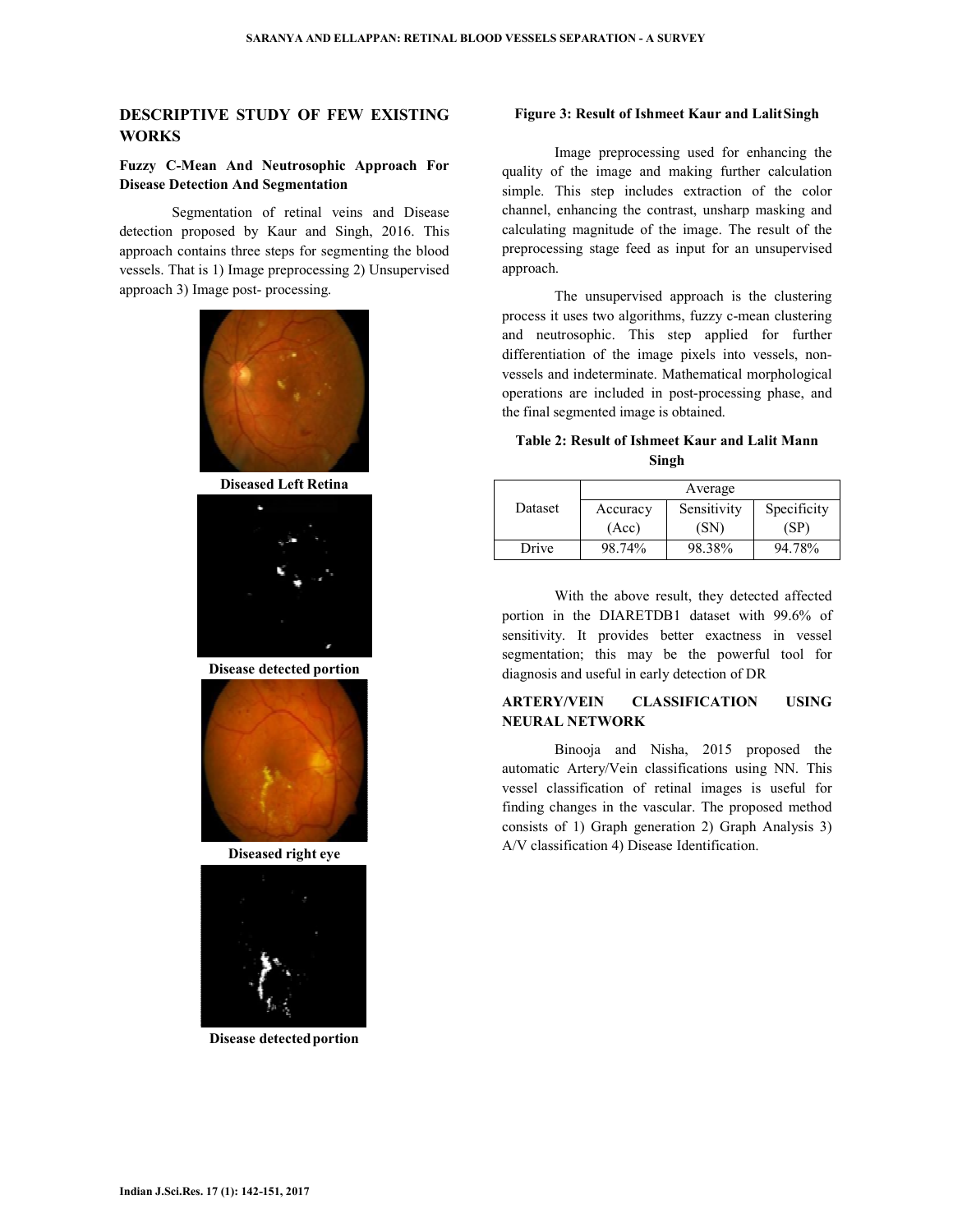

**Figure 4: Block Diagram for A/V Classification of Disease Identification** 

 Graph generation algorithm is proposed by Binooja & Nisha for Artery/Vein (A/V) classification. Binooja & Nisha proposed block diagram shown in Fig.3. Steps in the proposal as follows a) Vessel Segmentation  $-$  this step of assigns a label to every pixel in the image and locates boundaries. b) Vessel centerline extraction - used for obtaining minimally connected centerline vessel graph. c) Graph Extraction finding the intersection points and terminal points, and removing intersection point from vessel centerline graph with its neighbors. d) Graph Modification – identifies the error using i) Node splitting ii) Missing a link and iii) False link and modifies the graph if the error identified.

 Graph Analysis analyzes various numbers of intersection points and extracts node's information using node classification method. Then every sub-graph is labeled using suitable algorithm till covering the whole retinal image. The result of this step is a graph with various labeling to its every disjoint sub-graph. Depends on label A/V Classification assigns artery and vein.

| Table 3: Result of Binooja & Nisha, 2015 |  |  |  |
|------------------------------------------|--|--|--|
|------------------------------------------|--|--|--|

| Dataset            | Accuracy (Acc) |  |
|--------------------|----------------|--|
| <b>DRIVE</b>       | $90\%$ .       |  |
| <b>VICAVR</b>      | $92\%$         |  |
| <b>INSPIRE-AVR</b> | $98\%$         |  |

 Next step, Disease Identification using Feed Forward Neural network (FFN) to distinguish disease. The framework proposed by Binooja & Nisha has better accuracy, speed, and great execution. This system classifies the retinal images as severe [Acc≥0.965, SN≥0.80, and SP≥0.993] and moderate [Acc  $\geq$ 0.966, SN≥0.802, SP≥0.992].

### **VESSEL SEGMENTATION ALGORITHM USING FUZZY SEGMENTATION**

 In Akhavan and Faez, 2014, proposed the following segmentation algorithm using fuzzy segmentation. This algorithm with four main parts: 1) Preprocessing, 2) Processing with two phases, 3) Combining.

 Preprocessing includes noise elimination, background normalization and thin vessel enhancement using the green channel of the retinal color images. Processing includes two phases, 1) Vessel centerline detection, and 2) Fuzzy vessel segmentation. Before extracting, two results obtained from two previous steps are combined. Then the complete pixels belonging to the retinal vessels are extracted.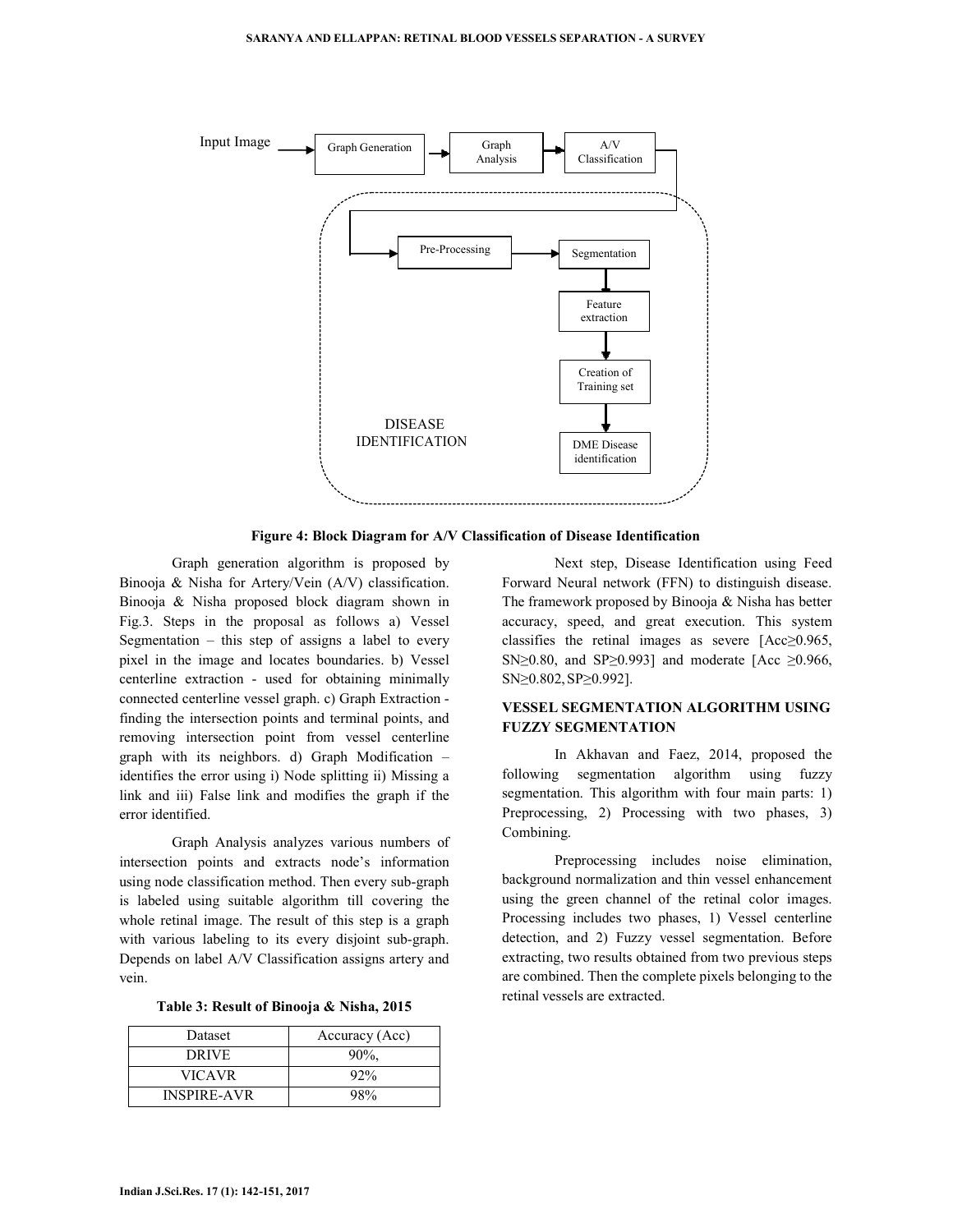

**Figure 5: Retinal vessel segmentation functional diagram by Akhavan R. and Faez K., 2014** 

**Table 4: Result of Akhavan R. and Faez K., 2014** 

| Dataset      | Accuracy | Sensitivity | Specificity |
|--------------|----------|-------------|-------------|
|              | (Acc)    | (SN)        | (SP)        |
| <b>DRIVE</b> | 95.13%.  | 75.52%      | 97.33%      |
| <b>STARE</b> | 95.30%   | 77.60%      | 96.80%      |

 For making segmentation process easier and reducing the computational time the green channel is obtained from the RGB fundus image because it contains clear information and provides a maximum contrast. Noise Adaptive Fuzzy Switching Median Filter (NAFSM) applied for detecting noise pixels locations within the image and the noise to be eliminated.

 After this step, to achieve complete segmentation, retinal vessels filled from start to the detected center-lines. For this, Fuzzy C- Means (FCM)

clustering technique used by Akhavan R. and Faez K., 2014. In region growing, the pixels in the fuzzy segmentation image are combined to fill the vessel centerline pixel which is used as a primary point.

 For a normal and abnormal image, this proposed vessel extraction algorithm has given a persistent performance. Noises are removed using NAFSM filter approach. Though, Sensitivity] is not up to the mark. This method can extract the vessel centers entirely, but not the actual width of the vessels. Here, PPV and PLR values are not mentioned.

### **FCM BASED SEGMENTATION**

 Dey et. al., 2012 proposed Fuzzy C-Means (FCM) based segmentation method. Initially, the retinal image's green channel is converted into a grayscale image, because it has advantages like less noise and high contrast between background and vessel.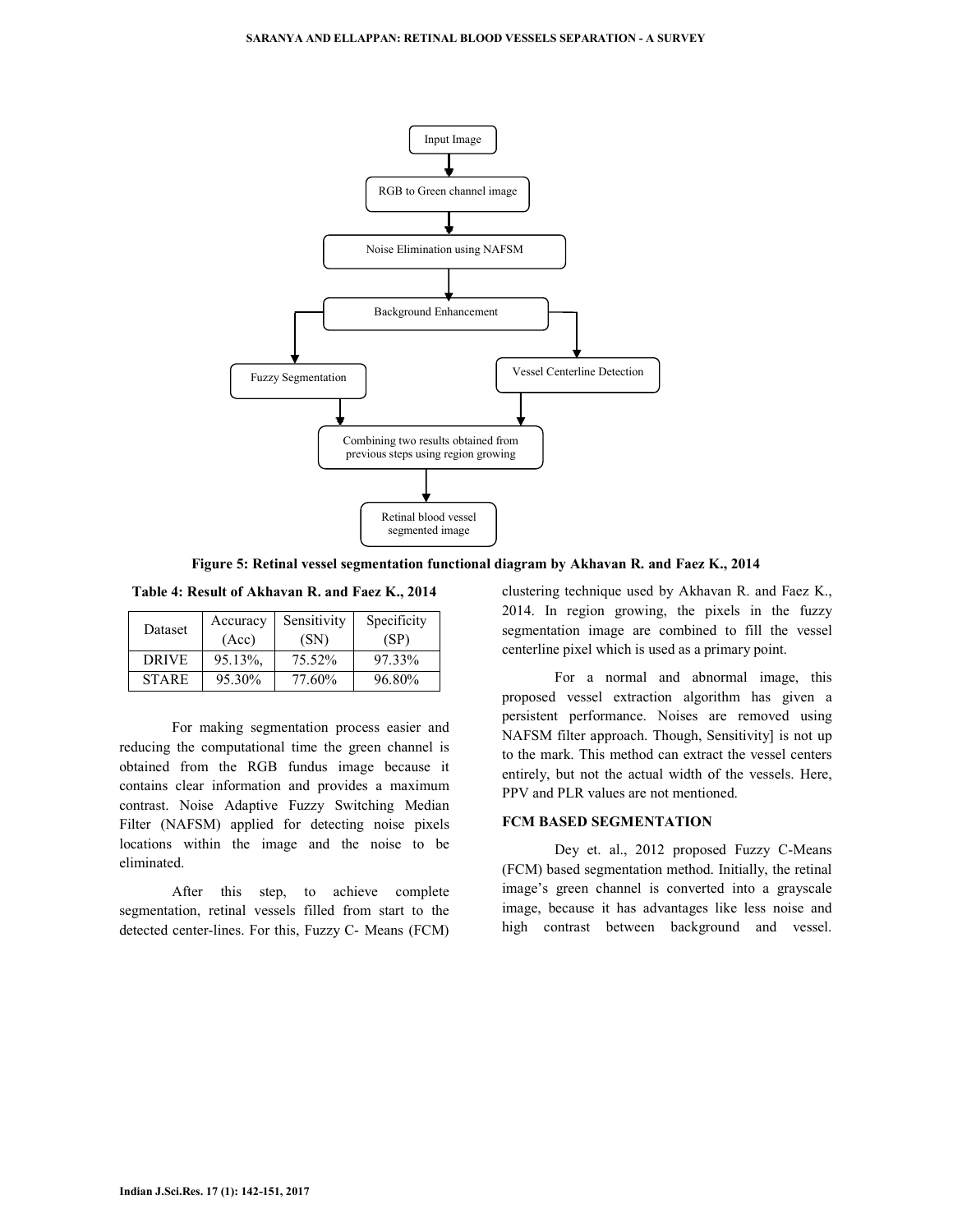

**Figure 6: Blood vessel segmentation method** 

On the gray image, Adaptive histogram equalization is performed. Then, median filter technique is applied for subtracting background from the foreground of the image. After completing binarization method and filtering techniques, FCM applied to the image.

 Finally, the resulting image compared with the ground truth image for identifying the corresponding disease. Performance measures like PPV, PLR, sensitivity, specificity, and accuracy have been calculated for the resulting image.



### **Figure 7: (a) Original image, (b) Image of grayscale, (c) Ground truth image, (d) Detected Vessel, (e) Image of the detected blood vessel.**

This paper deals with the ground truth and FCM segmented retinal blood vessel. For proper segmentation, this algorithm expects good quality (sharpness, contrast, focus etc.) images. Adaptive local thresholding technique is used for detecting thick vessels in a normalized image. In this segmentation is

done base on FCM.

**Table 5: Result of Dey et. al., 2012** 

| Matrices         | Values        |  |
|------------------|---------------|--|
| Accuracy (Acc)   | 95.03%        |  |
| Sensitivity (SN) | 95.03%        |  |
| Specificity (SP) | $\sim$ 54.66% |  |
| PPV              | 95.08%        |  |
| PL R             | 219.72        |  |

 This proposed algorithm has given a very good performance. This algorithm gives importance to all finer information about blood vessels without referring thick or thin. However, this algorithm gives low Specificity.

### **CLUSTERING AND MORPHOLOGICAL PROCESS FOR IMAGE ANALYSING**

 An effective combination of multi-structure morphological process and segmentation techniques for retinal vessel and exudates detection given by Radha and Lakshman, 2013.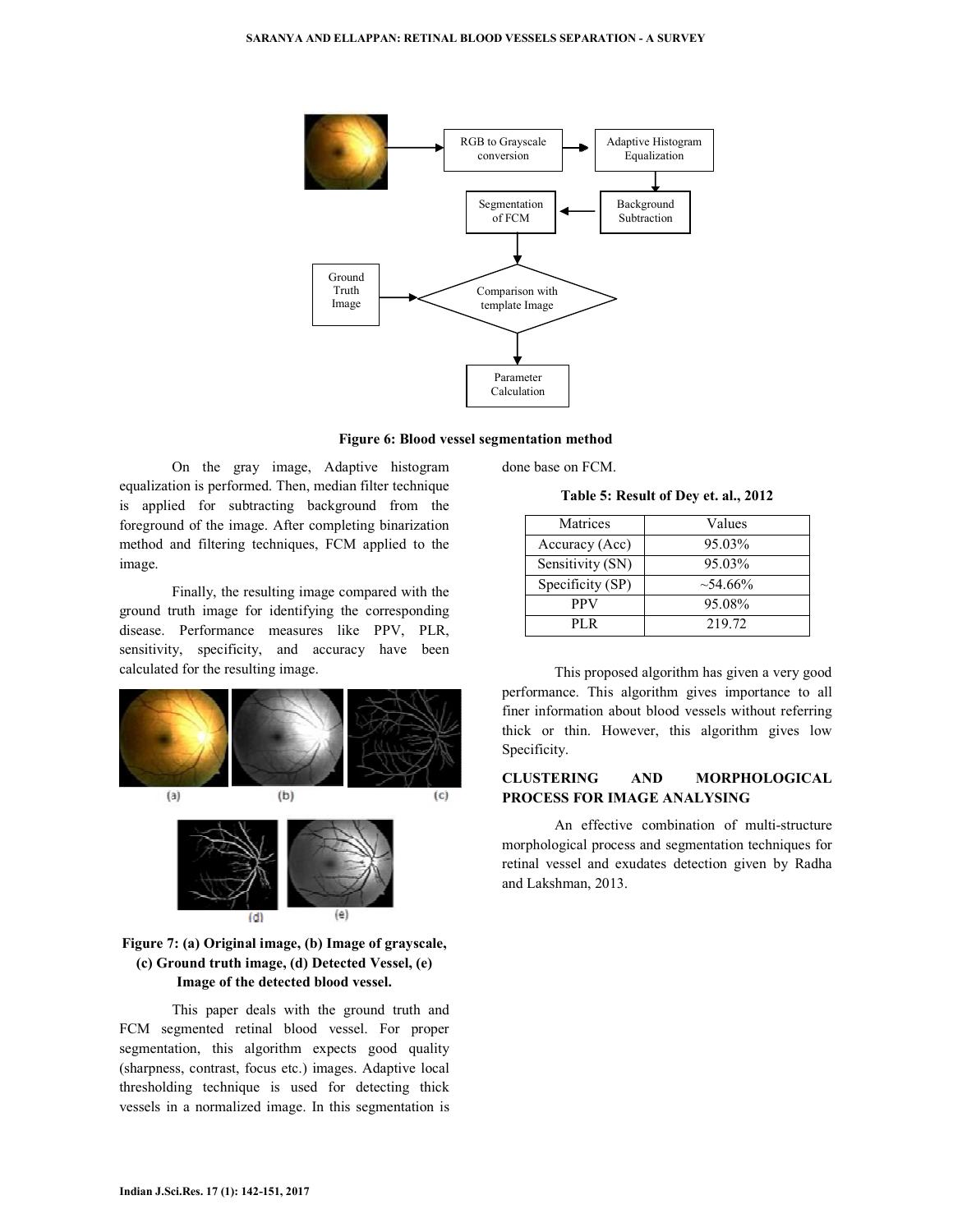

**Figure 8: Block diagram proposed by Radha and Lakshman, 2013**

At first, Retina Blood Vessels Detection was performed for Plane separation, Contrast Enhancement, Morphological Process. Then, segmentation Technique was used for exudates Detection. The first process is taken RGB image is converted into a grayscale image. After that bit plane separation, contrast enhancement and morphological processes like dilation, erosion, closing, and opening are used for extracting the blood vessel.

 Next, Discrete Wavelet Transform (DWT) & Energy feature coefficients were applied to extract feature. Then, the extracted features were taken for training with Probabilistic Neural Networks (PNN). For differentiating the hard and soft exudates, K-means Clustering method was applied to segmentation. After that, the morphological process is applied for smoothing the exudates. Final image helped to determine whether the retina was in normal condition or not. The extracted exudates are shown in the following figure.



**Figure 9: Flow diagram of vessel detection proposed by Radha et al.**



**Figure 10: Extracted exudate** 

 Here, the Process time was faster while comparing with another clustering with more number of data points. 110 images were tested and trained for producing a better result. It also provided better contrast enhancement, precise detection of retinal vessel and execute. Blood vessel edges were identified effectively by using the structure elements morphology.

 However, the disadvantage this clustering algorithm is, the number of clusters K must be determined; it yields the different result for each time the algorithm is executed. Also, simple thresholding method was used, therefore, there was missing of some thin vessels. The author had not done a quantitative analysis of the work based on the parameters like accuracy, recall, specificity.

### **CONCLUSION**

This paper presents different techniques used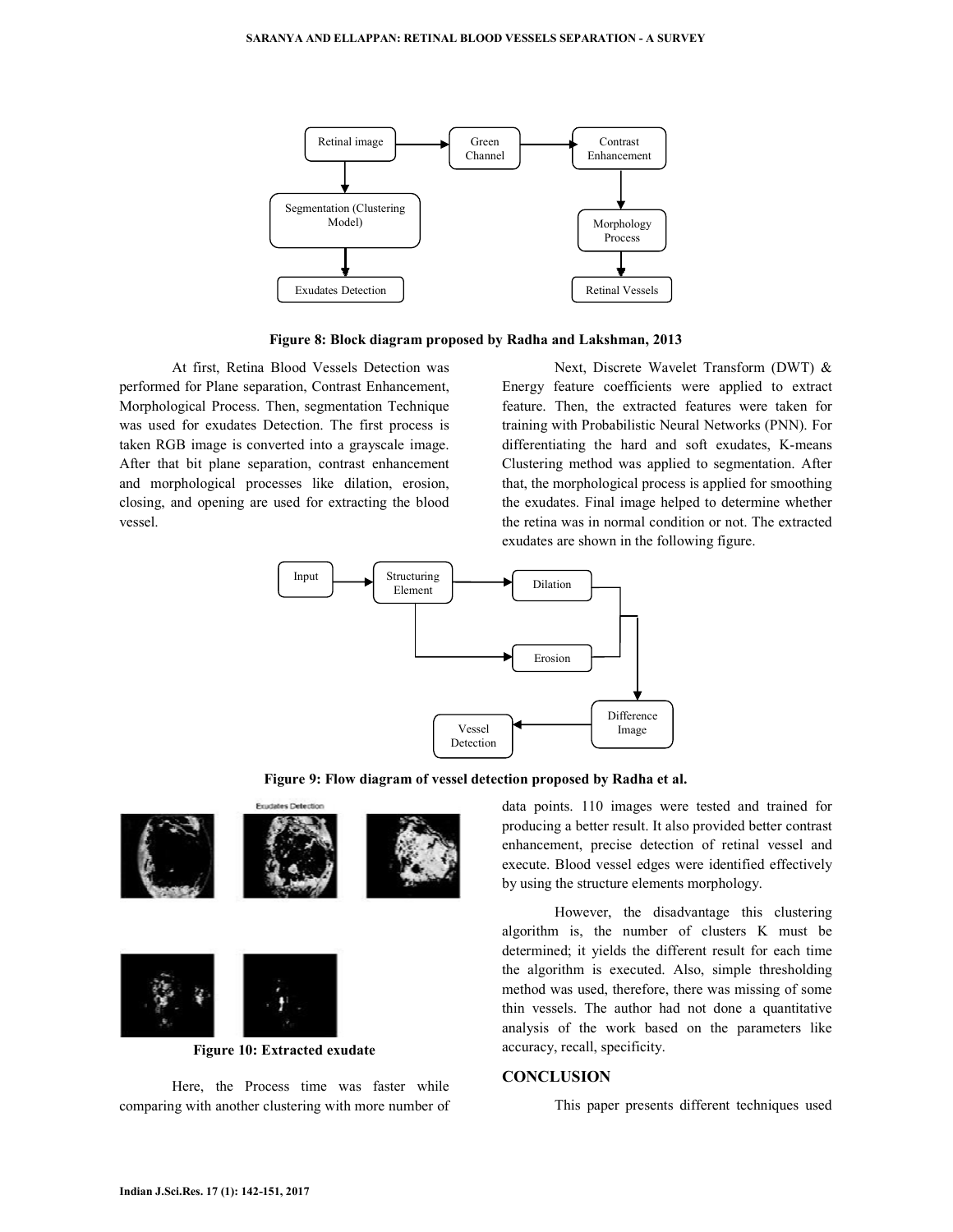for segmenting the blood vessel and classifies existing blood vessel segmentation techniques. Blood vessel structure of retina has an important role in diabetic retinopathy diagnosis. RBVS is used to identify DR at an earlier stage. The accurate result of vascular segmentation is necessary for effectively screening and diagnosis most of the eye diseases. Many algorithms and techniques for segmenting the vessels have been proposed and developed. But still, it requires advanced techniques for accurate detection different eye diseases.

### **REFERENCES**

- Binooja B.R. and Nisha A.V., 2015. "Diabetic Macular Edema Detection byArtery/Vein Classification Using Neural Network neural network", International Journal of Engineering and Technical Research (IJETR) ISSN: 2321-0869 (O) 2454-4698 (P), **3**(7).
- Condurache A.P. and Mertins A., 2012. Segmentation of retinal vessels with a hysteresis binaryclassification paradigm. Computerized Medical Imaging and Graphics, **36**(4):325– 335.
- Early Treatment Diabetic Retinopathy Study research group. Early photocoagulation for diabetic retinopathy. ETDRS Rep. 9. Ophthalmology. 1991; **98**(5):766–785. [PubMed: 2062512]
- Fathi A. and Naghsh-Nilchi A.R., 2013. Automatic wavelet-based retinal blood vessels segmentation and vessel diameter estimation. Biomedical Signal Processing and Control, **8**(1): 71–80.
- Fraz M.M., Barman S.A., Remagnino P., Hoppe A., Basit A., Uyyanonvara B., Rudnicka A.R. and Owen C.G., 2012a. An approach to localize the retinal blood vessels using bit planes and centerline detection. Computer Methods and Programs in Biomedicine, **108**(2):600–606.
- Fraz M.M., Barman S.A., Remagnino P., Hoppe A., Basit A., Uyyanonvara B., Rudnicka A.R. and Owen C.G., 2012b. Blood vessel segmentation methodologies in retinal images—A survey. Computer Methods and Programs in Biomedicine, **108**(1): 407–433.
- Fraz M.M., Remagnino P., Hoppe A., Uyyanonvara B., Rudnicka A.R., Owen C.G. and Barman S.A., 2012c. An ensemble classification based approach applied to retinal blood vessel segmentation. IEEE Transactions on Biomedical Engineering, **59**(9): 2538–2548.
- Hassanien A.E, Emary E. and Zawbaa H.M., 2015. ―Retinal blood vessel localization approach based on bee colony swarm optimization, fuzzy c-means, and pattern search, Journal of Visual Communication and Image Representation, **31**:186–196.
- Kaur I and Singh L.M., 2016. "A Method of Disease Detection and Segmentation of Retinal Blood Vessels using Fuzzy C-Means and Neutrosophic Approach", **2**(6).
- Jain R, Kasturi R. and Schunck B.G., 1995. Machine Vision, McGH.
- Klein R. and Klein B., 1995. "Vision disorders in diabetes." In: National Diabetes Data Group, ed. Diabetes in America. 2nd edition. Bethesda, MD: National Institutes of Health, National Institute of Diabetes and Digestive and Kidney Diseases, pp. 293-337.
- Marin D., Aquino A., Gegundez-Arias M.E. and Bravo J.M., 2011. A new supervised method for blood vessel segmentation in retinal images by using gray- level and moment invariants-based features. IEEE Transactions on Medical Imaging, **30**(1):146–158.
- Li M., Ma Z., Liu C., Zhang G. and Han Z., 2017. Robust Retinal Blood Vessel Segmentation Based on Reinforcement Local Descriptions. Hindawi, BioMed Research International Volume 2017, Article ID 2028946, 9 pages. https://doi.org/10.1155/2017/2028946
- Miri M.S. and Mahloojifar A., 2011. Retinal image analysis using curvelet transform and multistructure elements morphology by reconstruction. IEEE Transactions on Biomedical Engineering, **58**(5):1183–1192.
- Dey N., Roy A.B., Pal M. and Das A., 2012. FCM based blood vessel segmentation method for retinal imageǁ, International Journal of Computer Science and Network (IJCSN), **1**(3), ISSN 2277-5420.
- Radha R. and Lakshman B., 2013. Retinal image analysis using morphological process and clustering technique, S.I.P.I.J., **4**(6).
- Akhavan R. and Faez K., 2014. A Novel Retinal Blood Vessel Segmentation Algorithm using Fuzzy segmentationǁ, International Journal of Electrical and Computer Engineering (IJECE), **4**(4):561-572, ISSN: 2088-8708.